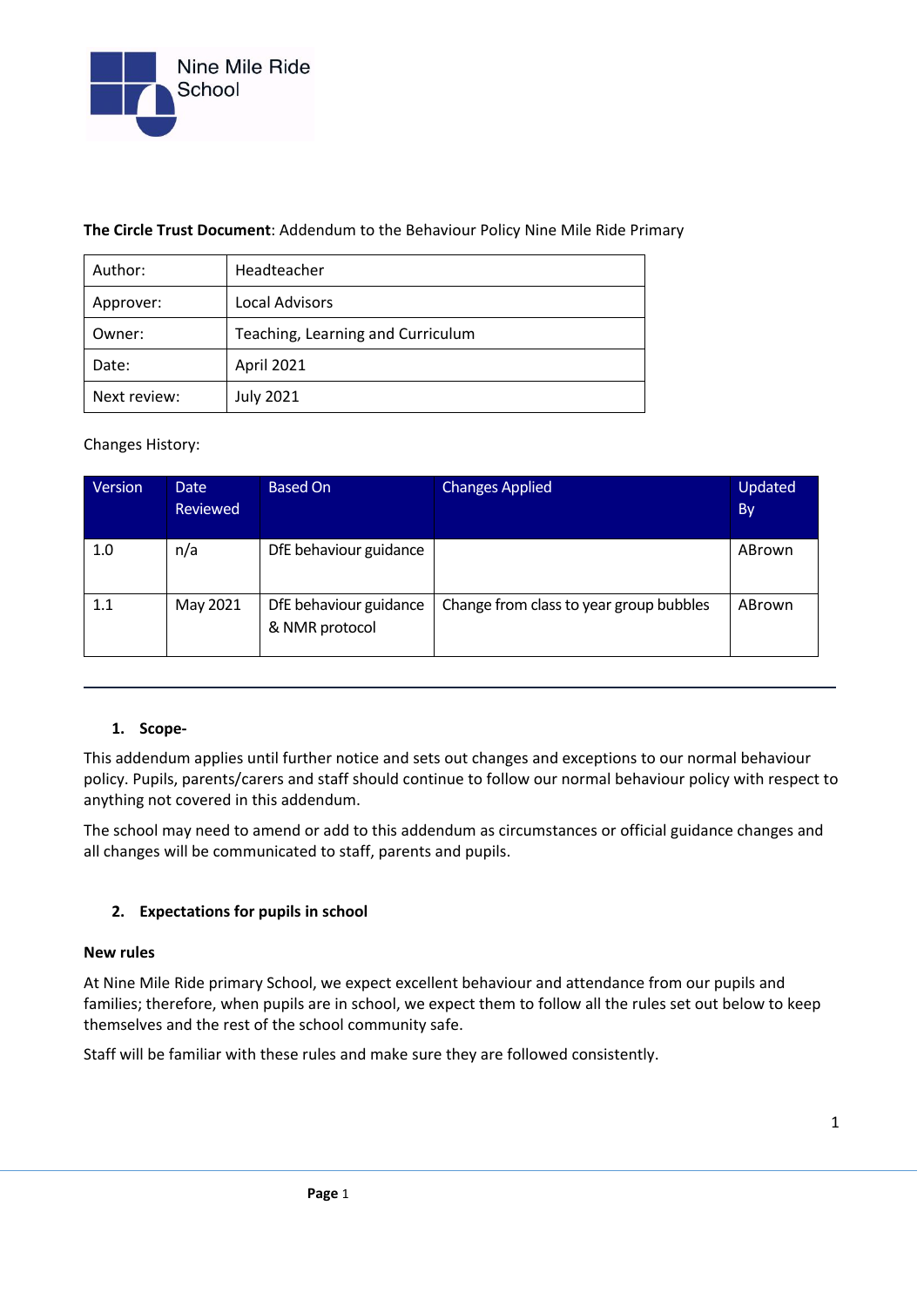Parents should also read the rules and ensure that their children follow the new procedures that have been put in place. Parents and carers should contact the class teacher, in the first instance if they think their child might not be able to comply with some or all of the rules, so that alternative arrangements and support can be put in place.

### **Guiding Principles**

- Behaviour will be taught, including our new routines for entering school, hand washing, social distancing between peers and the teacher. All staff are responsible for ensuring the rigorous and consistent application of our new procedures across school.
- Proactive risk assessment will reduce the potential for poor behaviour. We will endeavour to anticipate risks rather than simply reacting to situations.
- Communication to pupils will build their confidence. We will ensure that appropriate and effective measures are in place for communicating with pupils about their expected behaviour upon returning to school. This will be tailored so that it is age appropriate and takes account of pupils with special educational needs and/or disabilities. We know that this will help to build a safe and calm culture in which pupils will feel secure. Clearly established rules, routines and boundaries will be consistently applied.
- Parents will be fully informed. We will ensure that appropriate and effective measures are in place for communicating with parents about the expected behaviour to be shown by pupils upon returning to school. The school will encourage parents to share concerns and ask questions. We aim to build confidence with parents about the safe reopening of school.
- Boundaries will be clear. We will continue to use our rewards and sanction expectations which are already familiar to pupils. Through these we will teach pupils that they have a responsibility to keep themselves and others safe. We will apply our school rules consistently, rigorously and fairly so that pupils know that the consequences of their behaviours, both positive and negative, are inevitable.
- Vulnerable pupils remain a key focus group (including those with a social worker, those with an EHCP or those who require additional support).
- Leaders and advisors will ensure that the guidance from the DfE and Public Health England is meticulously followed.

### **3. Expected behaviours – How we do things now**

### **Bubbles:**

During the full reopening of the school, pupils will be taught in consistent class groups of no more than 27 pupils (excluding Foundation Stage who will operate as a year group of 50 pupils). These groups or 'bubbles' will remain together for their time on the school site, in lessons and during social times.

### **Arrival at school:**

Foundation Stage

We ask parents/carers to socially distance on the Foundation Stage playground.

Years 1-6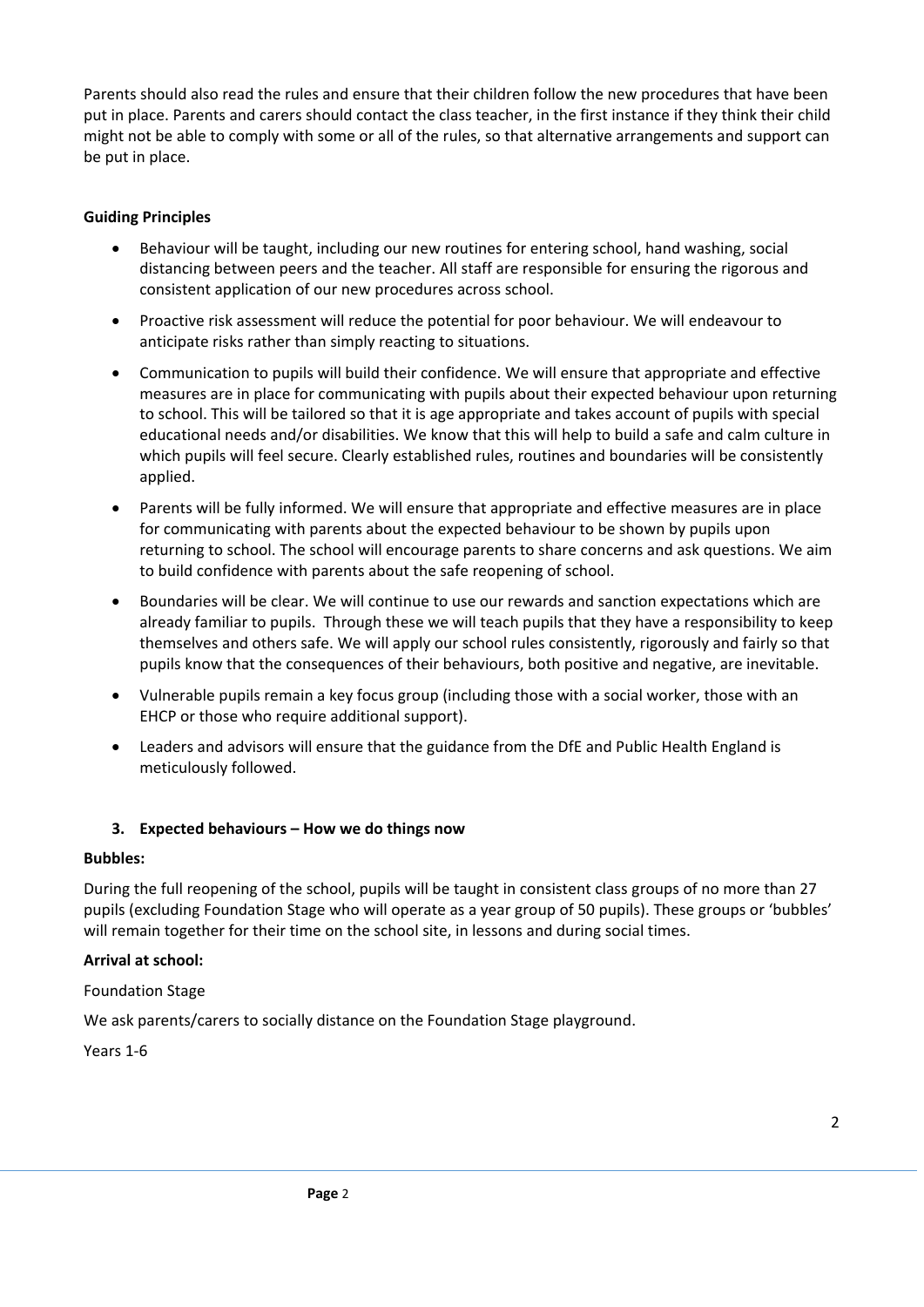We ask that parents/carers socially distance on the pavement outside the main school gates. The gates will then be opened, and pupils enter the site on their own.

Pupils will arrive at staggered times and in year groups and we ask parents/carers try to stick to these times rigidly to prevent children from different bubbles coming into contact. We ask that parents do not gather around the entrance to the school in groups. If parents have children with different start times, we appreciate the difficulty and ask that when one child has been dropped off they move away from the entrance of the school until it is the start time for other siblings, where the same lining up system will be used.

We would like the entry to school to be a positive and welcoming start to the day. Class teachers will be present to welcome children to school, ease anxieties and to ensure that social distancing is applied. Staff members will come to the gate to greet their bubble of children and to take them into school.

It is essential that children arrive and are collected on time to guarantee they can come into school; however, if children arrive late, we ask that parents phone/email the school office and someone will collect children and take them directly to their classroom.

Children can bring:

• School bag, water bottle, packed lunch and pencil case.

# **4. Entering school / Lining up:**

Pupils will socially distance when lining up. This will be achieved through appropriate marked spaces being allocated on the playground, staggered timings, reduced numbers of pupils and staff support and markings. Children will enter through external doors straight into their teaching area. Lining up will create a calm and controlled start to the day and staff members will be able to stagger entry to ensure hygiene measures are adhered to. Children will either use hand sanitiser or will wash their hands on entry before

starting activities. Children will wash their hands before break and when re-entering the building.

# 5. **Movement around the school:**

Non-essential movement around the school will be avoided. Staggered break times and lunchtimes will ensure that different bubbles of children do not mix. Children will use their external classroom doors to leave and enter, wherever possible. There will be no school assemblies and dinners will be eaten in classrooms or outdoors.

# **6. Classroom expectations:**

In classrooms from Y1 upwards, tables will maintain social distancing and children will be allocated their own seat/table. Staff members will have their own allocated space at the front of the class. Children will be expected to remain in their seat whenever possible and all shared equipment/resources will be cleaned at the end of the school day. Where children have their own pack of resources, they will be for their exclusive use. We understand that this will look different in our early years settings and appreciate that social

distancing will not be maintained with our youngest children. Children will be seated away

from others when and where possible, and numbers of children will be limited in areas whilst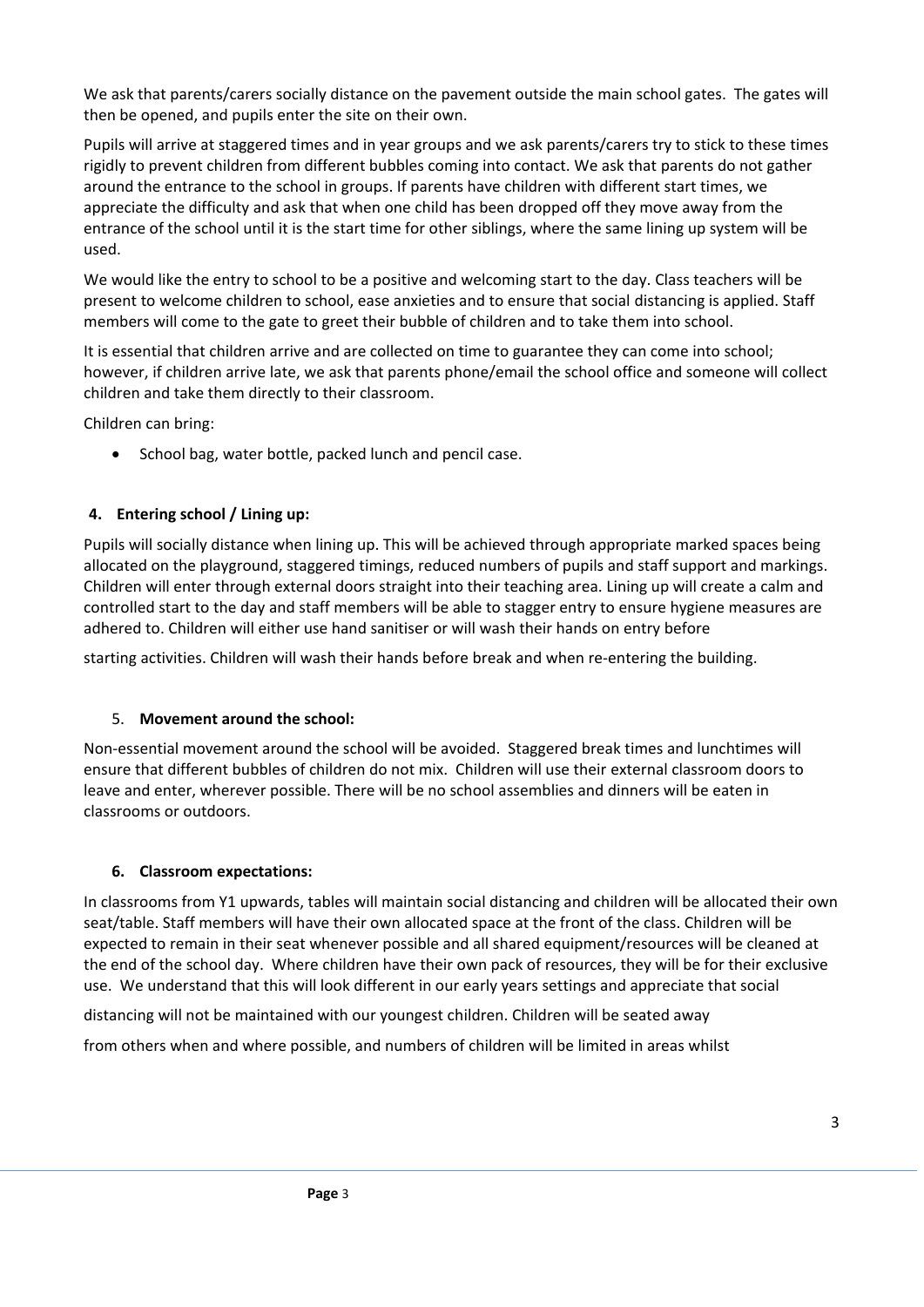children are accessing continuous provision. We are working hard to reduce interactions; however, accept that it will be impossible to keep our youngest children away from each other. Regular supervised hand washing will take place throughout the day.

# **7. Exiting the classroom:**

Staff recognise the importance of a controlled exit. This will be done on a staggered basis and rehearsed and modelled with the children to make expectations clear.

Break times / lunch times: Arrangements will be staggered to reduce risk and maintain social distancing measures. Pupils will spend their break times with pupils from their bubble, in a zoned area allocated to their group. They will not have free access to all of the school grounds, which may be in use by other bubbles. Children will wash hands before eating. Pupils will eat their lunch in their classroom or some arrangements may be made for pupils to eat outside, depending on the weather. Lunchtime staff will be allocated to each group and will supervise pupils and ensure that social distancing guidance is observed wherever possible.

# 8. **End of the school day:**

Pupils will leave their classroom area using staggered finish times and will wash hands or use hand sanitizer on exit. In Foundation Stage, children will be released to the parent/carer from the classroom door. In Years 1 to 6, parents/carers will enter through the main gates and wait in the garden area for their child to be released to them. At this point, both parent and child will follow the one-way system and exit via the single gate. Children will be encouraged not to wait for friends.

# **9. Pupil Behaviour Expectations:**

- Arrive to school and leave to go home at the designated time using the main gate.
- Do not wait around for friends and do not group together with people outside of your family.
- Wash hands effectively with soap or use sanitiser every time you enter/exit the school and before/after each break and lunch within the day.
- Children will be reminded about limiting all physical contact of any type . This includes in play, hugging, handshakes, tig. (We understand that this will be very difficult with our youngest children).
- Ensure that you 'catch it, bin it, kill it' when you cough or sneeze and avoid touching your mouth, nose and eyes.
- There must be no coughing or spitting at or towards any other person.
- The seating in the classroom is non-negotiable and is in place for the safety of each pupil. Stick to the seating plan. Do not move tables or chairs and do not leave your seat without speaking to the teacher.
- Maintain a safe distance from others between and during lessons.
- At break times and lunch times, stick to your zone area and maintain a safe distance from others.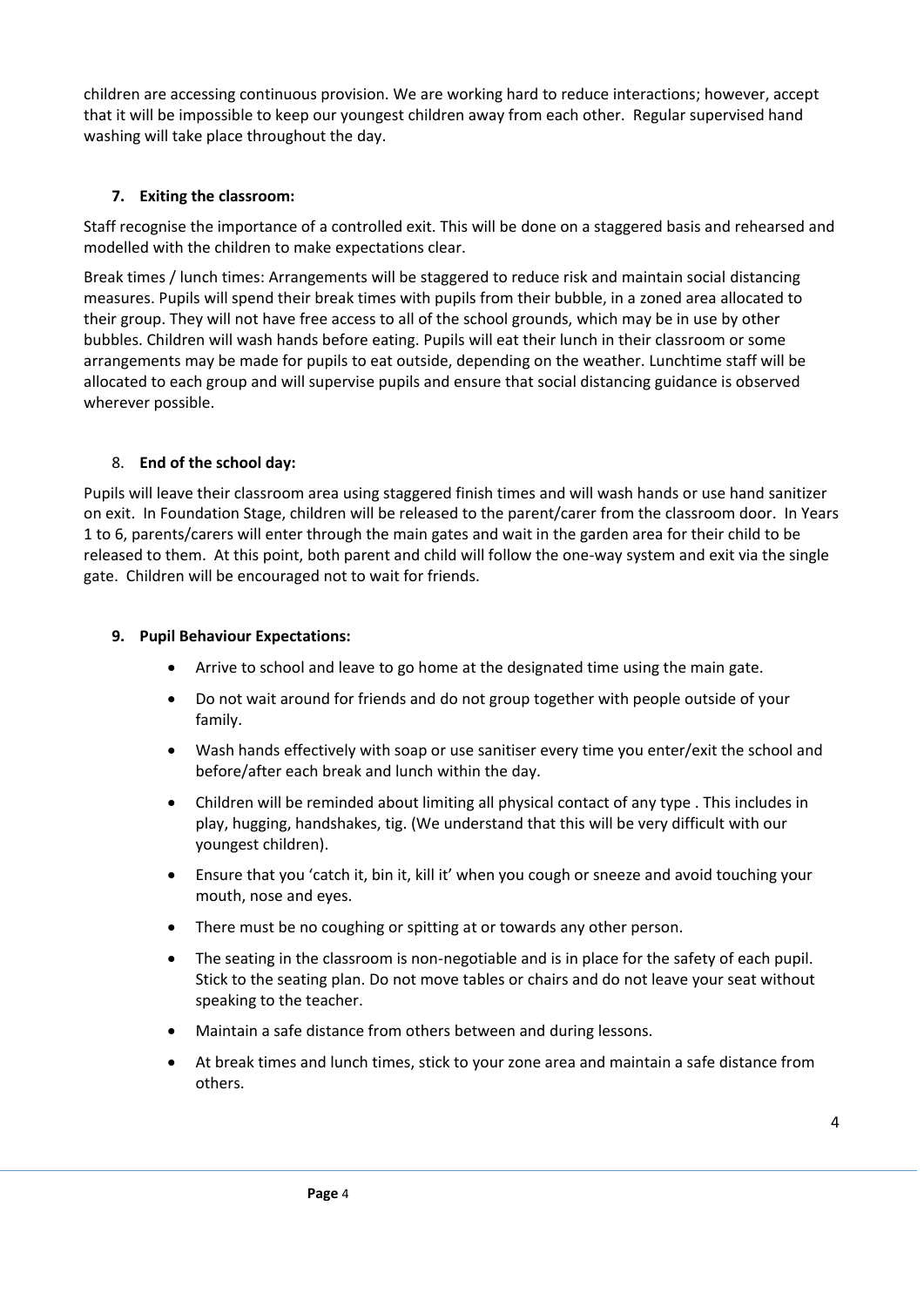- Do not share belongings (food, stationary, books etc) with other and do not handle other people's belongings.
- Only us the allocated toilets and do not enter if there is somebody else in.
- Wash hands thoroughly after using the toilets.
- Keep all school items to a minimum and only bring in schools bags, water bottles, pencil cases, packed lunch and appropriate clothing.
- You must tell a teacher if you are feeling unwell, particularly if you feel that you have a high temperature, a continuous cough or are experiencing a change to your usual taste or smell.

### **10. Behaviour Management**

There are occasions when staff members will need to challenge behaviours which are not safe or not conducive to learning. We will continue to use the sanctions identified within the body of our main behaviour policy during this phased period of re-opening. Deliberate failure to adhere to the protective measures will be deemed as a serious breach of the school's behaviour policy. Coughing or spitting at or towards any other person will be deemed as a serious breach of the school's behaviour policy. Any pupil who does this will need a risk assessment to establish whether they are able to remain in school.

#### **11. Reasonable Adjustments:**

Leaders and teachers, with the support of the Inclusion Manager will be mindful of pupils' individual needs when issuing praise or sanctions for behaviours and when considering the impact of the new behavioural expectations. Staff will make their best endeavours to ensure that pupils with additional needs are supported in understanding and accepting the changes to their school setting and the new expectations. Reasonable adjustments might include, but not limited to; additional support for the arrival and exit to school, additional support to adhere to break and lunch time expectations, reteaching of behavioural expectations and adapted sanctions and rewards.

### **12. Use of reasonable force:**

We will continue to use the school's main behaviour policy in relation to use of reasonable force. The school does not encourage a 'no contact' policy as there is a real risk that such a policy might place a member of its staff in breach of their duty of care towards a pupil, or prevent them taking the necessary action to prevent a pupil causing harm. The decision on whether to physically intervene is a subject to the professional judgement of the staff member concerned and should always depend on the individual circumstances. If an alternative method is possible, then this method will be used first. If physical contact is the only suitable method, then this is permitted during this period. A risk assessment will be undertaken for pupils, based on evidence prior to school closure, who may require physical intervention. This will allow the school to determine risks and decide if it is safe for pupils requiring physical intervention to be safely accommodated within school. Following a risk assessment, the school may decide that pupils who are high risk should continue with home learning.

#### **13. Attendance**